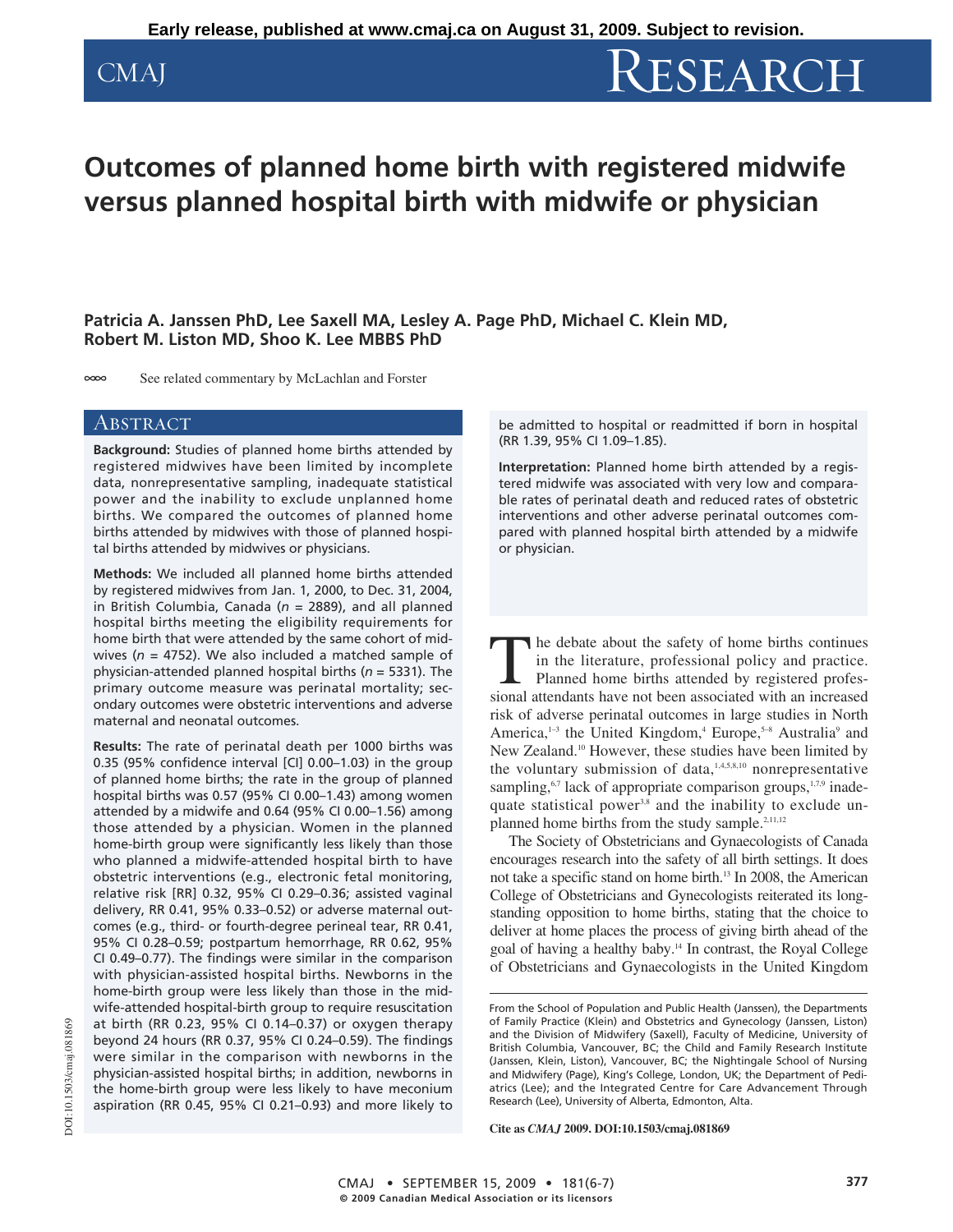has issued a statement supporting home birth as a viable choice for women with uncomplicated pregnancies.<sup>15</sup>

In this study, we ascertained outcomes of all planned home births attended by registered midwives in an entire health region with a single-payer universal health care system. We compared them with the outcomes of all planned hospital births that met the criteria for home birth and were attended by the same cohort of midwives. We also compared the outcomes of a matched sample of women of similar risk status who planned to deliver in hospital with a physician in attendance.

### **Methods**

#### **Setting**

The study was conducted in British Columbia, a province in Canada with a population of more than 4.4 million. Midwives are registered by the College of Midwives of British Columbia if they have a baccalaureate degree in midwifery from a Canadian university. If they trained outside of Canada, they are registered by the college after passing written, oral and practicebased exams. Registered midwives are mandated to offer women the choice to deliver in hospital or at home if they meet the eligibility criteria for home birth defined by the college (Box 1). Midwifery care is funded by the provincial Ministry of Health and is accessible to all women in the province who meet the standards for low obstetric risk (Box 1).

#### **Study population**

In the study group, we included all births in British Columbia between Jan. 1, 2000, and Dec. 31, 2004, that were planned to take place at the woman's home at the onset of labour. Membership in the study group was ascertained in part from the provincial Perinatal Database Registry, which captures all births in the province and is cross- referenced with the Department of Vital Statistics. Maternity care is documented on standardized forms issued by the province's Perinatal Health Program. The eligibility requirements for home birth mandated by the provincial College of Midwives are provided in Box 1.

Because our goal was to better inform childbearing women and their caregivers of the potential consequences of home birth, we chose to study the planned rather than the actual place of birth. The planned place of birth at the onset of labour is documented for every birth on rosters submitted to the College of Midwives by the primary midwife at 8 weeks postpartum. This information is matched to registry data by use of unique personal health numbers.

We did not exclude planned home births during which the fetal presentation was determined to be breech after the onset of labour. We also did not exclude women who had had 1 previous cesarean birth, because these women are eligible for home birth under current standards of practice.<sup>16</sup> Vaginal birth after a cesarean section is known to carry additional risk to mother and newborn.<sup>17</sup> Accordingly, our comparison groups did not include women who had had a prior cesarean birth. In a subgroup analysis, we restricted the home-birth group to women who had no prior cesarean delivery.

In a second subgroup analysis, we included only women whose labour was spontaneous. We did this to exclude

#### **Box 1: Eligibility requirements for home birth mandated by the College of Midwives of British Columbia**

- Absence of significant pre-existing disease, including heart disease, hypertensive chronic renal disease or type 1 diabetes
- Absence of significant disease arising during pregnancy, including pregnancy-induced hypertension with proteinuria (> 0.3 g/L by urine dipstick), antepartum hemorrhage after 20 weeks' gestation, gestational diabetes requiring insulin, active genital herpes, placenta previa or placental abruption
- Singleton fetus
- Cephalic presentation
- Gestational age greater than 36 and less than 41 completed weeks of pregnancy
- Mother has had no more than 1 previous cesarean section
- Labour is spontaneous or induced on an outpatient basis
- Mother has not been transferred to the delivery hospital from a referring hospital

women who may have had a home birth after a successful outpatient induction of labour with intravaginal prostaglandins or amniotomy.

We had 2 comparison groups of planned hospital births. The first comprised all births during the study period to women who planned to give birth in hospital with a registered midwife in attendance. We selected births for this group from the Perinatal Database Registry if a midwife was in attendance during labour and the rosters of the College of Midwives indicated that the birth was planned to be in hospital. We further restricted the group to women who met the eligibility criteria for home birth. The midwives who conducted hospital births were the same cohort of midwives who conducted home births. This group, therefore, allows for comparison of birth outcomes attributable to planned place of birth unconfounded by type of caregiver.

Our second comparison group comprised all births during the study group to women who planned to give birth in hospital with a physician in attendance. Given that midwives attend only 6% of births in British Columbia, the majority of women who choose hospital birth plan to have a physician attendant.18 There are no physician-attended home births, because such attendance is outside the scope of practice of physicians. We matched physician-attended births that met the eligibility criteria for home birth individually to each home birth on a 2:1 ratio. Parameters were year of birth, parity (primiparous v. multiparous), single parent (yes v. no), maternal age (< 15, 15–19, 20–24, 25– 29, 30–34 or > 35 years) and the hospital where the midwife conducting the index home birth had hospital privileges. To control as much as possible for variables such as urban versus rural setting, size of hospital and predominance of ethnic groups, we restricted physician-attended births to those in hospitals where midwives held privileges. For each home birth, we randomly selected a comparison case from the eligible matches.

For all women included in the study, we collected data on their age, height, weight before pregnancy, body mass index,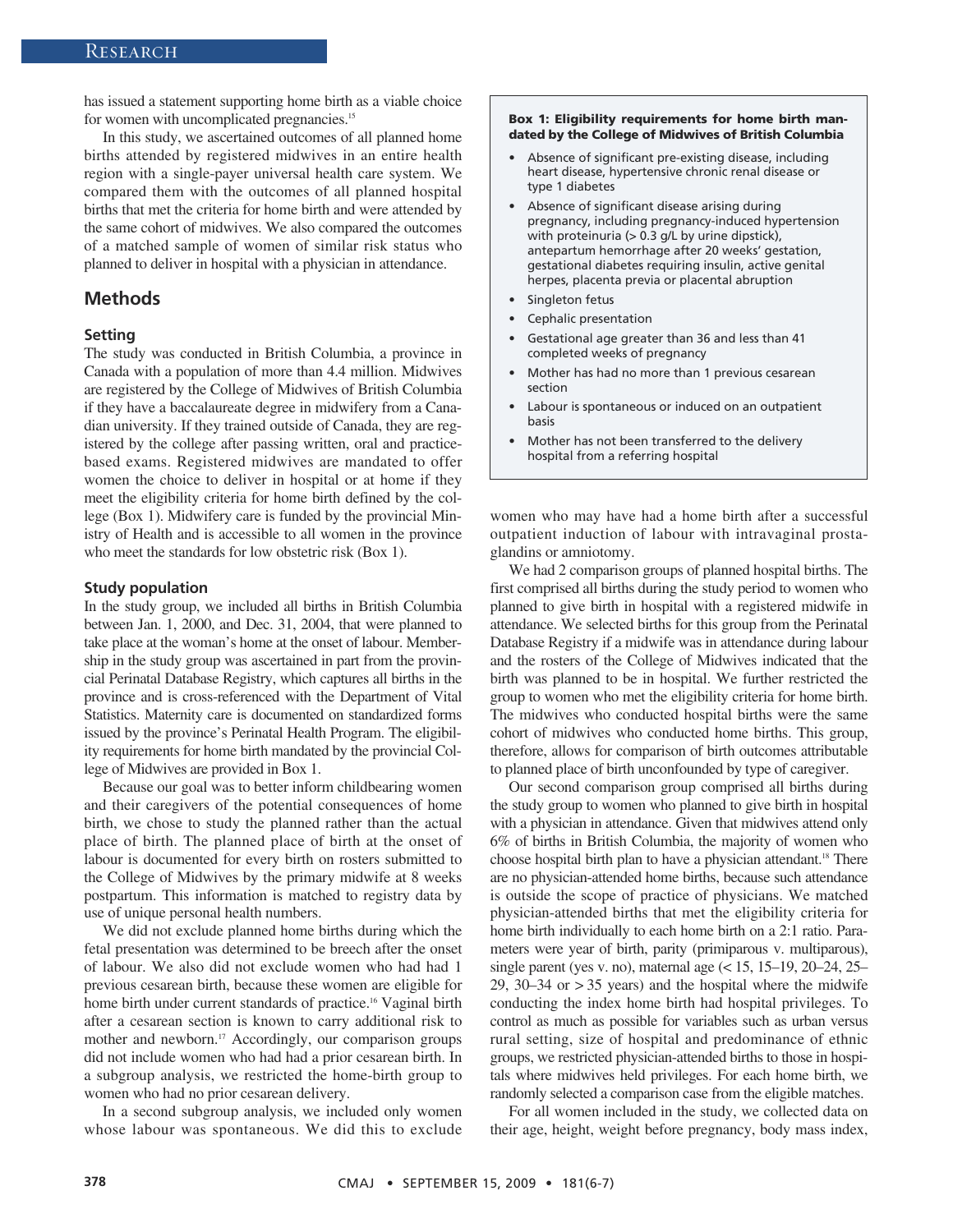income quintile, drug and alcohol use (v. no use) during pregnancy, smoking status, status of parenthood (single v. other), parity, gestational age at first prenatal visit, number of antenatal visits and history of ultrasonography before 20 weeks' gestation. For income quintiles, we used average household incomes, adjusted for size of household, within a given area of census enumeration derived from postal codes.

#### **Outcome measures**

Our primary outcome measure was the rate of perinatal death, defined as stillbirth after 20 weeks' gestation or death in the first 7 days of life. We projected 2750 home births for analysis over the study period and therefore planned to have 92% power to estimate perinatal death rates within 3 births per 1000 with 95% confidence.<sup>19</sup>

Our secondary outcome measures were obstetric interventions and adverse neonatal and maternal outcomes. We derived neonatal outcomes using data obtained from the Perinatal Database Registry. Validation studies have recorded accuracy rates of 97% over all data fields for this database.<sup>20</sup> The rate of missing data is less than  $0.01\%$ .<sup>20</sup> The registry links outcomes for infants transferred from a birth hospital to referring hospitals up to the final discharge home or to 1 year of age, whichever is shorter. Linked outcomes for newborns readmitted to any hospital up to 28 days of age are included. In addition, the registry contains standard procedural and diagnostic codes of the *International Statistical Classification of Diseases and Related Health Problems*, 10th revision (ICD-10), abstracted from patient records after discharge.

Our study was approved by the University of British Columbia Clinical Ethics Research Board.

#### **Statistical analysis**

We calculated relative risks for outcomes analyzed within cohorts related to the planned birth setting and caregiver and not where the birth actually occurred. We weighted relative risks when adjustment altered the summary relative risk by at least  $10\%$ <sup>21</sup>

### **Results**

During the 5-year study period, 2899 women attended by a registered midwife began labour with the intention of giving birth at home; 4752 who met the eligibility criteria for planned home birth began labour with the intention of giving birth in hospital. Our physician-attended cohort comprised 5331 women. We excluded women who required oxytocin for induction of labour after the 2:1 matching with our study group, because we learned during the study that the policy with respect to the use of oxytocin for induction of labour was outside the scope of practice for midwives and family physicians in some hospitals.

Compared with women who planned a midwife-attended hospital birth, those who planned a home birth were less likely to be single parents or to be nulliparous (Table 1).

#### **Perinatal mortality**

The rate of perinatal death per 1000 births was very low and comparable in all 3 groups: it was 0.35 (95% confidence interval [CI] 0.00–1.03) among the planned home births, 0.57 (95% CI 0.00–1.43) among the planned hospital births attended by a midwife and 0.64 (95% CI 0.00–1.56) among the planned hospital births attended by a physician. There were no deaths between 8 and 28 days of life.

#### **Obstetric interventions**

Of the women who planned to give birth at home, 2285 (78.8%) did so. Of those who planned a hospital birth with a midwife in attendance, 4604 (96.9%) did so.

The frequency of obstetric interventions and their indications are listed in Table 2. Compared with women who planned a hospital birth with a midwife or physician in attendance, those who planned a home birth were significantly less likely to experience any of the obstetric interventions we assessed, including electronic fetal monitoring, augmentation of labour, assisted vaginal delivery, cesarean delivery and episiotomy (Table 3).

#### **Adverse maternal and neonatal outcomes**

Adverse maternal outcomes were rare in all 3 groups (Table 2). Compared with women who planned a hospital birth with a midwife in attendance, those who planned a home birth were significantly less likely to have a third- or fourth-degree perineal tear (adjusted relative risk [RR] 0.43, 95% CI 0.29– 0.63), postpartum hemorrhage (RR 0.62, 95% CI 0.49–0.77) or pyrexia (RR 0.45, 95% CI 0.29–0.76) (Table 3). The rate of infection overall, although lower in the home-birth group, did not differ significantly between these 2 groups (RR 0.39 (0.13–1.14). The risk of all adverse maternal outcomes assessed was significantly lower among the women who planned a home birth than among those who planned a physician-attended hospital birth (Table 3).

Compared with women who planned a midwife-attended hospital birth, those who planned a home birth were less likely to have a newborn who had birth trauma (RR 0.26, 95% CI 0.11–0.58), required resuscitation at birth (RR 0.23, 95% CI 0.14–0.37) or required oxygen therapy beyond 24 hours (RR 0.37, 95% CI 0.24–0.59) (Table 4; see also Appendix 1, available at www.cmaj.ca/cgi/content/full/cmaj.081869/DC2).

When compared with newborns of women who planned a hospital birth attended by a physician, those whose mothers planned a home birth were similarly at reduced risk of birth trauma (RR 0.33, 95% CI 0.15–0.74), resuscitation at birth (RR 0.56, 95% CI 0.32–0.96) and oxygen therapy behond 24 hours (RR 0.38, 95% CI 0.24–0.61) (Table 4, Appendix 1). In addition, they were less likely to have meconium aspiration (RR 0.45, 95% CI 0.21–0.93) and more likely to be admitted to hospital or readmitted if born in hospital (RR 1.39, 95% CI 1.09–1.85).

We observed no significant differences between the homebirth group and either comparison group with respect to a 5-minute Apgar score of less than 7, a diagnosis of asphyxia at birth, seizures, or the need for assisted ventilation beyond the first 24 hours of life.

When we excluded the 88 women who had a previous cesarean delivery from the home-birth cohort in the subgroup analysis, the relative risks of obstetric interventions and adverse maternal and neonatal outcomes did not change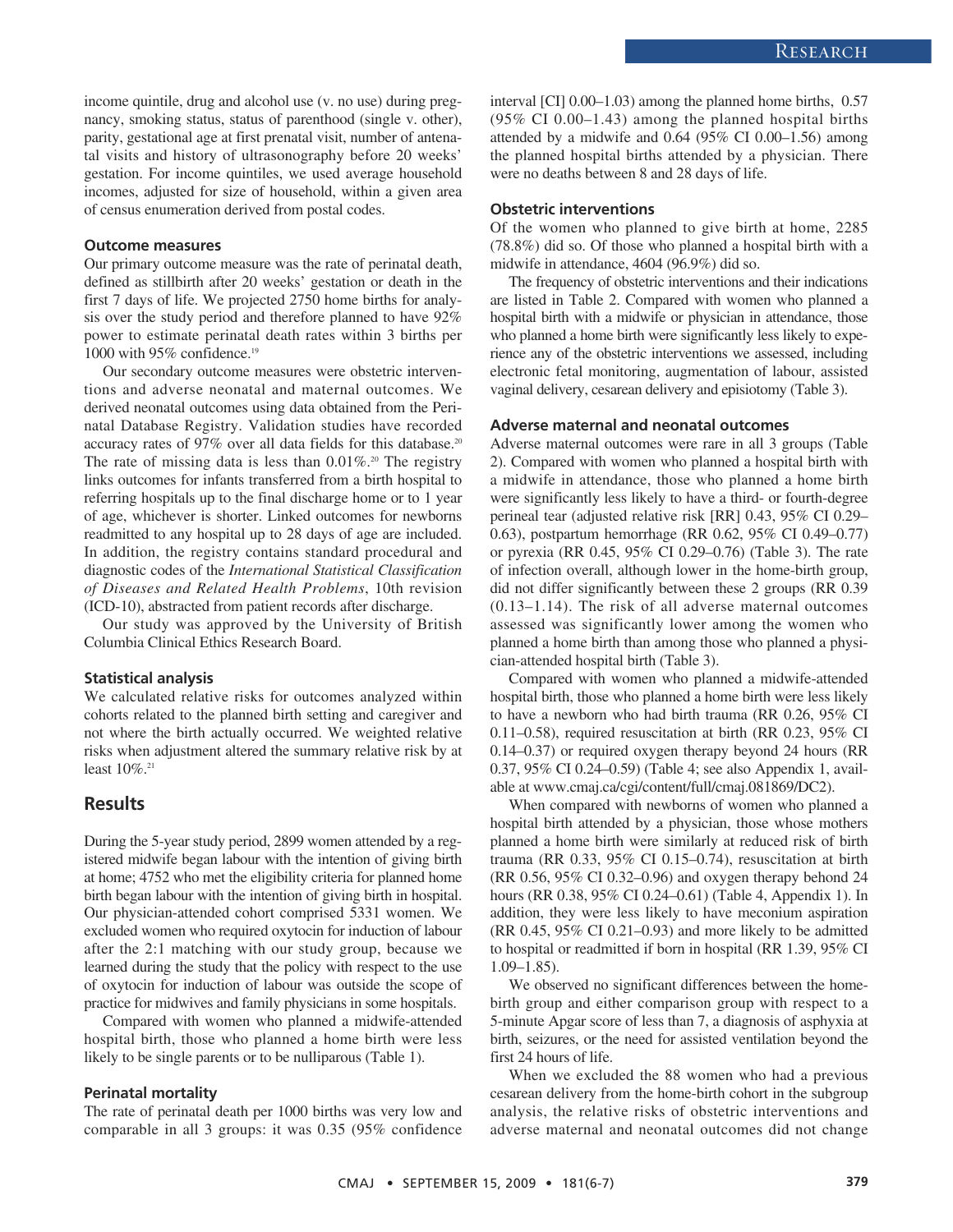substantively and did not alter any of our conclusions. In the subgroup analysis in which we excluded women whose labour was induced by outpatient administration of prostaglandins, amniotomy or both (118 [4.1%] of women in the home-birth group, 344 [7.2%] of those who planned a midwife-attended hospital birth and 778 [14.6%] of those who planned a physician-attended hospital birth), the relative risks of obstetric interventions and adverse maternal and neonatal outcomes did not change significantly. When we restricted the home-birth group to women who actually gave birth at home, the rates of adverse maternal and newborn outcomes did not differ significantly from those among all planned home births. There were no perinatal deaths among births that took place at home.

#### **Interpretation**

The decision to plan a birth attended by a registered midwife at home versus in hospital was associated with very low and comparable rates of perinatal death. Women who planned a home birth were at reduced risk of all obstetric interventions assessed and were at similar or reduced risk of adverse maternal outcomes compared with women who planned to give birth in hospital accompanied by a midwife or physician. Newborns whose mothers planned a home birth were at similar or reduced risk of fetal and neonatal morbidity compared with newborns whose mothers planned a hospital birth, except for admission to hospital (or readmission if born in hospital), which was more likely compared with newborns

**Table 1:** Characteristics of 12 982 women in British Columbia who planned a home birth or hospital birth attended by a registered midwife or planned a hospital birth attended by a physician during 2000–2004

|                                                             | Group; no. (%) of women*                         |                                                      |                                                        |
|-------------------------------------------------------------|--------------------------------------------------|------------------------------------------------------|--------------------------------------------------------|
| Characteristic                                              | Planned home birth<br>with midwife<br>$n = 2899$ | Planned hospital birth<br>with midwife<br>$n = 4752$ | Planned hospital birth<br>with physician<br>$n = 5331$ |
| Age, yr                                                     |                                                  |                                                      |                                                        |
| $15 - 19$                                                   | 48 (1.7)                                         | $116$ $(2.4)$                                        | 92 (1.7)                                               |
| $20 - 24$                                                   | 336 (11.6)                                       | 584 (12.3)                                           | 629 (11.8)                                             |
| $25 - 29$                                                   | 892 (30.8)                                       | 1371 (28.9)                                          | 1644 (30.8)                                            |
| $30 - 34$                                                   | 1025 (35.4)                                      | 1682 (35.4)                                          | 1883 (35.3)                                            |
| $\geq$ 35                                                   | 598 (20.6)                                       | 999 (21.0)                                           | 1083 (20.3)                                            |
| Single parent                                               | 91(3.1)                                          | 252 (5.3)                                            | $163$ $(3.1)$                                          |
| Income quintilet                                            |                                                  |                                                      |                                                        |
| 1 (lowest)                                                  | 650 (23.4)                                       | 906 (19.8)                                           | 1088 (21.1)                                            |
| 2                                                           | 593 (21.3)                                       | 910 (19.9)                                           | 1163 (22.6)                                            |
| 3                                                           | 525 (18.9)                                       | 913 (20.0)                                           | 1006 (19.5)                                            |
| 4                                                           | 543 (19.5)                                       | 984 (21.5)                                           | 1020 (19.8)                                            |
| 5 (highest)                                                 | 460 (16.5)                                       | 862 (18.8)                                           | 875 (17.0)                                             |
| Height, cm, mean (SD)                                       | $166.5$ $(6.6)$                                  | 166.4 (7.0)                                          | 164.3 (7.0)                                            |
| Weight before pregnancy, kg,<br>mean (SD)                   | 63.1 (11.7)                                      | 64.4 (12.7)                                          | 62.6 (13.0)                                            |
| Body mass index, mean (SD)                                  | $22.8$ $(4.0)$                                   | $23.3$ $(4.3)$                                       | $23.2$ $(4.3)$                                         |
| Use of illicit drugs during pregnancy                       | 39 (1.3)                                         | 57(1.2)                                              | 71(1.3)                                                |
| Use of alcohol during pregnancy                             | 10(0.3)                                          | 25(0.5)                                              | 35 (0.7)                                               |
| Smoking status                                              |                                                  |                                                      |                                                        |
| Current                                                     | 166 (5.7)                                        | 375 (7.9)                                            | 487 (9.1)                                              |
| Former                                                      | 256 (8.8)                                        | 417 (8.8)                                            | 211(4.0)                                               |
| <b>Never</b>                                                | 2477 (85.4)                                      | 3960 (83.3)                                          | 4633 (86.9)                                            |
| <b>Nulliparous</b>                                          | 1215 (41.9)                                      | 2428 (51.1)                                          | 2204 (41.3)                                            |
| Gestational age at first prenatal<br>contact, wk, mean (SD) | $12.2$ $(7.0)$                                   | $12.2$ $(6.8)$                                       | $11.8$ (5.9)                                           |
| No. of antenatal visits, mean (SD)                          | $11.8$ $(3.3)$                                   | $11.2$ $(3.6)$                                       | $9.3$ $(2.7)$                                          |
| Ultrasound < 20 wk gestation                                | 1707 (58.9)                                      | 3371 (70.9)                                          | 4027 (75.5)                                            |

Note: SD = standard deviation.

\*Unless indicated otherwise.

†Percentages are based on the number of people for whom income data were available (2781 in the planned home-birth group, 4575 in the planned midwifeattended hospital-birth group and 5152 in the planned physician-attended hospital-birth group).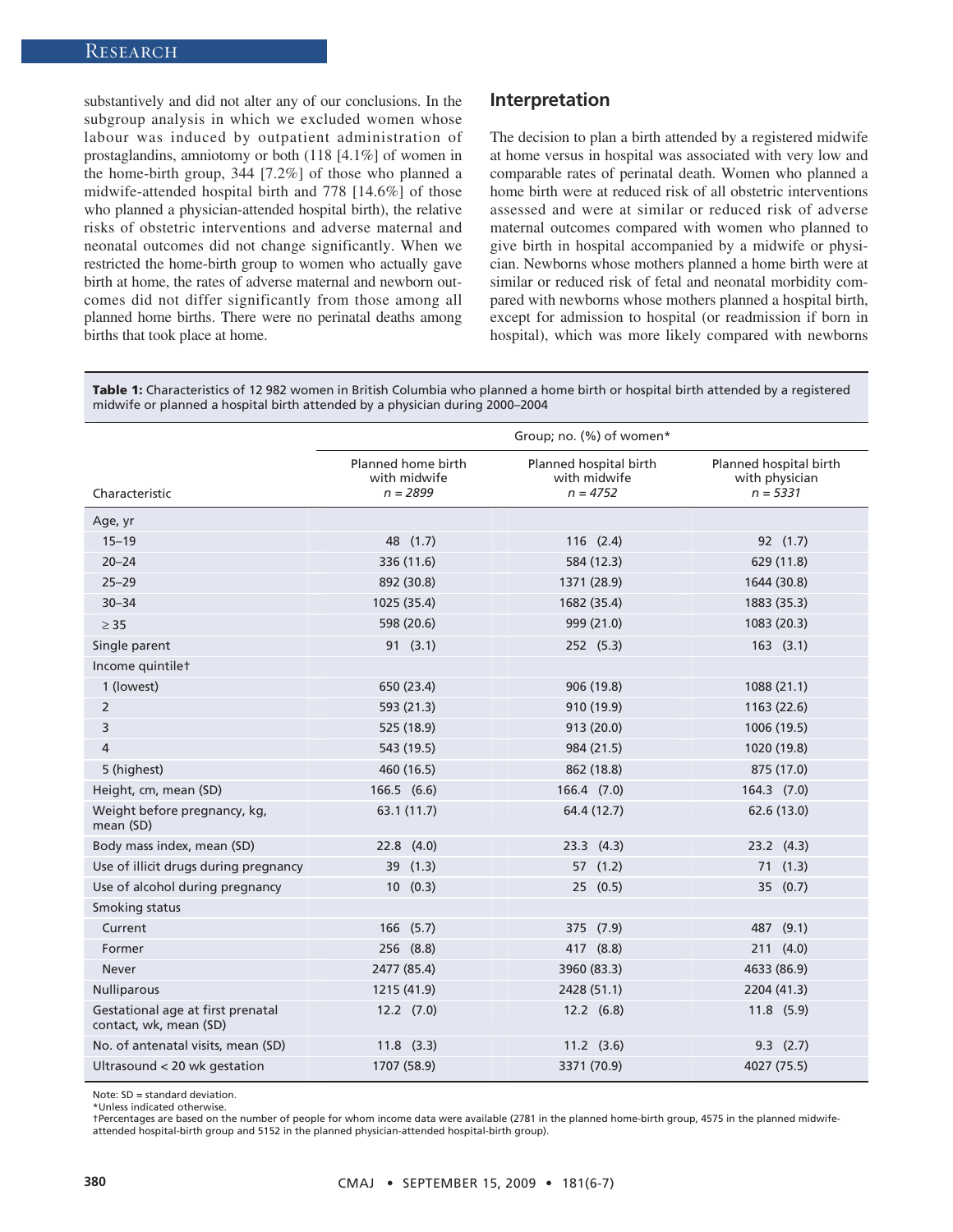**Table 2:** Obstetric interventions and maternal outcomes among the 12 982 women in the study

|                                          | Group; no. (%) of women                          |                                                      |                                                        |
|------------------------------------------|--------------------------------------------------|------------------------------------------------------|--------------------------------------------------------|
| Variable                                 | Planned home birth<br>with midwife<br>$n = 2899$ | Planned hospital birth<br>with midwife<br>$n = 4752$ | Planned hospital birth<br>with physician<br>$n = 5331$ |
| <b>Obstetric intervention</b>            |                                                  |                                                      |                                                        |
| Electronic fetal monitoring              | 394 (13.6)                                       | 1992 (41.9)                                          | 4201 (78.8)                                            |
| <b>External tocometer</b>                | 389 (13.4)                                       | 1970 (41.5)                                          | 4164 (78.1)                                            |
| Fetal scalp electrode                    | 60(2.1)                                          | 247(5.2)                                             | 548 (10.3)                                             |
| Augmentation of labour                   | 688 (23.7)                                       | 1897 (39.9)                                          | 2689 (50.4)                                            |
| Amniotomy                                | 560 (19.3)                                       | 1518 (31.9)                                          | 2112 (39.6)                                            |
| Oxytocin                                 | 172 (5.9)                                        | 603 (12.7)                                           | 981 (18.4)                                             |
| Analgesia during labour                  |                                                  |                                                      |                                                        |
| Nitrous oxide                            | 199 (6.9)                                        | 1565 (32.9)                                          | 2887 (54.2)                                            |
| Epidural                                 | $224$ $(7.7)$                                    | 901 (19.0)                                           | 1487 (27.9)                                            |
| Narcotic                                 | 122 (4.2)                                        | 713 (15.0)                                           | 1877 (35.2)                                            |
| Mode of delivery                         |                                                  |                                                      |                                                        |
| Spontaneous vaginal                      | 2605 (89.9)                                      | 3910 (82.3)                                          | 4007 (75.2)                                            |
| Assisted vaginal                         | 86 (3.0)                                         | 344 (7.2)                                            | 736 (13.8)                                             |
| Cesarean                                 | 208 (7.2)                                        | 498 (10.5)                                           | 588 (11.0)                                             |
| Among nulliparous women                  | 158/1215 (13.0)                                  | 453/2428 (18.7)                                      | 481/2204 (21.8)                                        |
| Among multiparous women                  | 50/1684 (3.0)                                    | 45/2324 (1.9)                                        | 107/3127 (3.4)                                         |
| Primary indication for cesarean delivery |                                                  |                                                      |                                                        |
| <b>Breech</b>                            | 34 (1.2)                                         | 0                                                    | $\mathbf 0$                                            |
| Dystocia                                 | 79 (2.7)                                         | 253(5.3)                                             | 288 (5.4)                                              |
| Nonreassuring fetal heart rate           | 32 (1.1)                                         | 112 (2.4)                                            | 143 (2.7)                                              |
| Repeat cesarean section                  | 2(0.1)                                           | $\mathbf 0$                                          | $\mathbf{0}$                                           |
| Malposition or malpresentation           | 39 (1.3)                                         | 89 (1.9)                                             | 78 (1.5)                                               |
| Other                                    | 22 (0.8)                                         | 44 (0.9)                                             | 79 (1.5)                                               |
| Episiotomy among vaginal deliveries      | 84/2691 (3.1)                                    | 289/4254 (6.8)                                       | 800/4743 (16.9)                                        |
| <b>Maternal outcome</b>                  |                                                  |                                                      |                                                        |
| Prolapsed cord                           | 2(0.1)                                           | 6<br>(0.1)                                           | (0.2)<br>9                                             |
| Uterine rupture                          | $\mathbf 0$                                      | $\bf{0}$                                             | 2(0.04)                                                |
| Postpartum hemorrhage                    | 110(3.8)                                         | 285 (6.0)                                            | 357 (6.7)                                              |
| <b>Blood transfusion</b>                 | 2(0.1)                                           | 10(0.2)                                              | 15(0.3)                                                |
| Obstetric shock                          | 1(0.03)                                          | 1(0.02)                                              | 1(0.02)                                                |
| Death                                    | 0                                                | 0                                                    | $\pmb{0}$                                              |
| Manual removal of placenta               | 28 (1.0)                                         | 85 (1.8)                                             | 90 (1.7)                                               |
| Uterine prolapse                         | 1(0.03)                                          | 1(0.02)                                              | 2(0.04)                                                |
| Infection                                |                                                  |                                                      |                                                        |
| Pyrexia*                                 | 19 (0.7)                                         | 68 (1.4)                                             | 154 (2.9)                                              |
| Urinary tract infection                  | $\pmb{0}$                                        | 1(0.02)                                              | 5(0.1)                                                 |
| Puerpural fever                          | $\mathbf{1}$<br>(0.03)                           | 4(1.0)                                               | 7(0.1)                                                 |
| Wound infection                          | $\bf{0}$                                         | 11(0.2)                                              | 16(0.3)                                                |
| Perineal tear                            |                                                  |                                                      |                                                        |
| None                                     | 1578 (54.4)                                      | 2189 (46.1)                                          | 2291 (43.0)                                            |
| First- or second-degree tear             | 1262 (43.5)                                      | 2387 (50.2)                                          | 2836 (53.2)                                            |
| Third- or fourth-degree tear             | 34 (1.2)                                         | 137 (2.9)                                            | 183 (3.4)                                              |
| Degree of tear unknown                   | 25 (0.9)                                         | 39 (0.8)                                             | 21(0.4)                                                |
| Cervical tear                            | 2(0.1)                                           | 5(0.1)                                               | 4(0.1)                                                 |

\*Temperature > 38°C.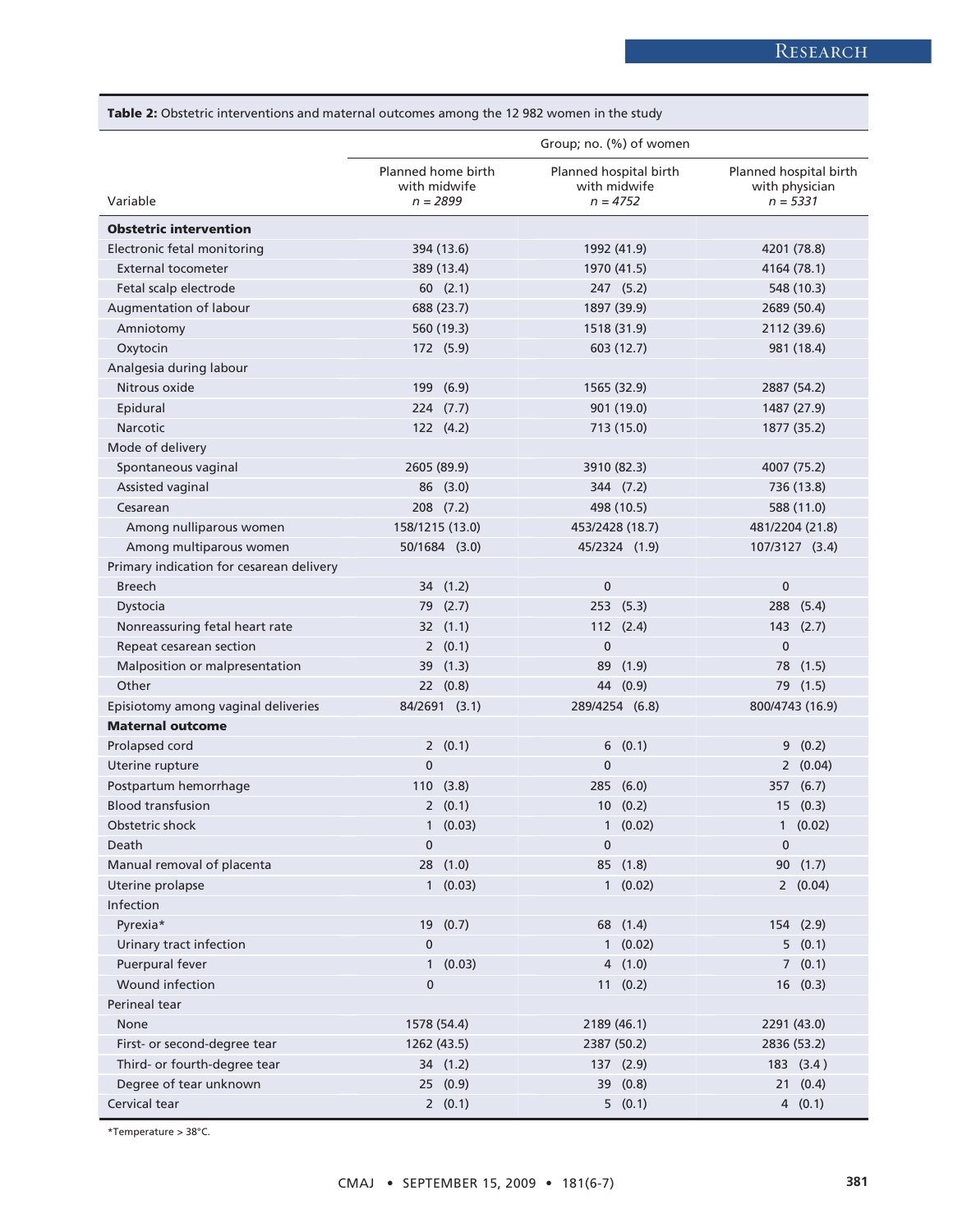whose mothers were in the physician-attended cohort.

The single most important reason for readmission of neonates to hospital in North America is hyperbilirubinemia.<sup>22</sup> Close to 40% of newborns with hyperbilirubinemia born in hospital can be identified and treated before discharge.<sup>23</sup> Therefore, the higher rate of admission (or readmission if a hospital birth) among newborns in the planned home-birth group than of readmission in the planned hospital-birth group may have been linked to the need for treatment of hyperbilirubinemia, which, among babies born in hospital, may require a longer stay in hospital rather than readmission.

#### **Strengths and limitations**

Our study has many strengths. Because both home and hospital births were attended by the same cohort of midwives, we were able to conduct a true comparison of planned place of birth unconfounded by type of caregiver. Our study adds to the body of large cohort studies of planned home births that have reported

**Table 3:** Association between maternal interventions and outcomes and planned place of birth among the 12 982 women in the study

|                                                  | Relative risk (95% CI)                                                       |                                                                                |  |
|--------------------------------------------------|------------------------------------------------------------------------------|--------------------------------------------------------------------------------|--|
| Intervention/outcome                             | Planned home birth with midwife<br>v. planned hospital birth with<br>midwife | Planned home birth with<br>midwife v. planned hospital<br>birth with physician |  |
| Electronic fetal monitoring                      | $0.32(0.29 - 0.36)$                                                          | $0.17(0.16 - 0.19)$                                                            |  |
| Augmentation of labour                           | $0.59(0.55 - 0.69)$                                                          | $0.47(0.44 - 0.51)$                                                            |  |
| Narcotic analgesia, intramuscular or intravenous | $0.27(0.22 - 0.32)$ ‡                                                        | $0.12(0.10 - 0.14)$                                                            |  |
| Epidural analgesia                               | $0.39(0.33 - 0.46)$ ‡                                                        | $0.28(0.24 - 0.32)$                                                            |  |
| Assisted vaginal delivery                        | $0.41(0.33 - 0.52)$                                                          | $0.22(0.18 - 0.27)$                                                            |  |
| Cesarean delivery                                | $0.76(0.64 - 0.91)$ #                                                        | $0.65(0.56 - 0.76)$                                                            |  |
| Episiotomy*                                      | $0.49(0.38 - 0.63)$ ‡                                                        | $0.19(0.15 - 0.23)$                                                            |  |
| Third- or fourth-degree perineal tear*           | $0.43(0.29 - 0.63)$ ‡                                                        | $0.34(0.24 - 0.49)$                                                            |  |
| Postpartum hemorrhage                            | $0.62(0.49 - 0.77)$                                                          | $0.57(0.45 - 0.70)$                                                            |  |
| Infection <sup>+</sup>                           | $0.39(0.13 - 1.14)$                                                          | $0.26(0.09 - 0.75)$                                                            |  |
| Pyrexia                                          | $0.45(0.29 - 0.76)$                                                          | $0.23(0.14 - 0.37)$                                                            |  |

\*Among women having a vaginal delivery.

†Urinary tract infection, wound infection or puerperal fever.

‡Adjusted for parity.

**Table 4:** Association between neonatal outcomes and planned place of birth among the 12 982 births in the study

|                                                                            | Relative risk (95% CI)                                                       |                                                                                |  |
|----------------------------------------------------------------------------|------------------------------------------------------------------------------|--------------------------------------------------------------------------------|--|
| Outcome                                                                    | Planned home birth with midwife<br>v. planned hospital birth with<br>midwife | Planned home birth with<br>midwife v. planned hospital<br>birth with physician |  |
| Perinatal death                                                            | $0.61(0.06 - 5.88)$                                                          | $0.55(0.06 - 5.25)$                                                            |  |
| Apgar score $<$ 7 at 1 min                                                 | $0.76(0.66 - 0.88)$                                                          | $0.74(0.64 - 0.86)$                                                            |  |
| Apgar score $<$ 7 at 5 min                                                 | $0.92(0.58 - 1.47)$                                                          | $0.99(0.61 - 1.61)$                                                            |  |
| Meconium aspiration                                                        | $0.83(0.38 - 1.81)$                                                          | $0.45(0.21-0.93)$                                                              |  |
| Asphyxia at birth                                                          | $0.79(0.30 - 2.05)$                                                          | $0.70(0.27 - 1.83)$                                                            |  |
| Birth trauma*                                                              | $0.26(0.11 - 0.58)$                                                          | $0.33(0.15 - 0.74)$                                                            |  |
| Resuscitation at birtht                                                    | $0.23(0.14 - 0.37)$                                                          | $0.56(0.32 - 0.96)$                                                            |  |
| Birth weight $<$ 2500 g                                                    | $0.44(0.25 - 0.78)$                                                          | $0.95(0.56 - 1.78)$                                                            |  |
| <b>Seizures</b>                                                            | $0.61(0.12 - 3.03)$                                                          | $0.66(0.13 - 3.38)$                                                            |  |
| Oxygen therapy $> 24$ h                                                    | $0.37(0.24 - 0.59)$                                                          | $0.38(0.24 - 0.61)$                                                            |  |
| Assisted ventilation > 24 h                                                | $1.02(0.34 - 3.04)$                                                          | $0.68(0.24 - 1.93)$                                                            |  |
| Admission to hospital after home birth<br>or readmission if hospital birth | $1.09(0.83 - 1.42)$                                                          | $1.39(1.09 - 1.85)$                                                            |  |

Note: CI = confidence interval.

\*Subdural or cerebral hemorrhage; fracture of clavicle, long bones or skull; facial nerve injury; Erb palsy; or unspecified birth trauma. †Intermittent positive pressure via endotracheal tube or chest compression, or use of drugs for resuscitation.